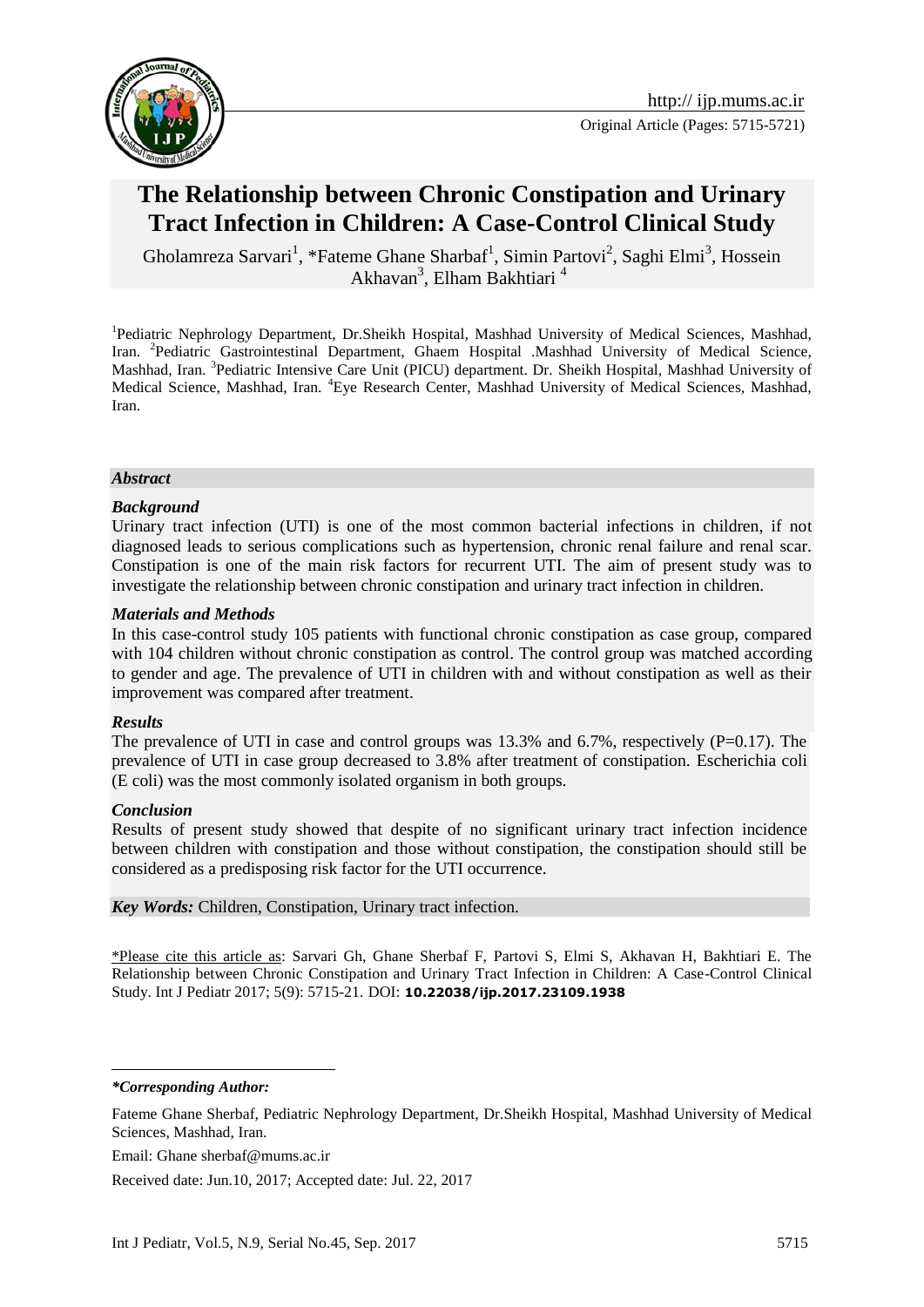# **1- INTRODUCTION**

 Urinary tract system is a common site for infection especially in children and infants. Urinary tract infection (UTI), can cause destructive effect and long-term complications. Therefore, early diagnosis and appropriate treatment are very important. UTI is one of the most common bacterial pediatrics infection [\(1\)](#page-5-0) as well as one of the infections with ascending pattern [\(2\)](#page-5-1). Clinically, UTI manifests as pyelonephritis, cystitis or asymptomatic bacteriuria and may be complicated with urinary tract obstruction or vesicoureteral reflux (VUR) [\(3\)](#page-5-2). Voiding dysfunction such as urinary incontinence and urinary retention also can be associated in a significant number of constipated children. Constipation is a common pediatric problem which remains under diagnosed and often weakly treated. In constipation, the distended rectum pressure on the bladder wall causes obstruction to urine flow as well as the bladder detrusor muscle impairment [\(1\)](#page-5-0).

There is a strong correlation between urinary incontinence, VUR and UTI in the constipated children. Several studies reported that treatment of constipation reduces pyuria, bacteriuria and enuresis [\(1\)](#page-5-0). It has been reported that in patients with no major anatomical abnormalities, eliminating constipation prevents recurrent UTI occurrence. In USA constipation leads to 2.5 million clinic visits yearly [\(4,](#page-5-3) [5\)](#page-5-4). Generally, the most common age of constipation in children is preschool [\(4,](#page-5-3) [5\)](#page-5-4).

Organic causes cannot be found in more than 90% of patients [\(6\)](#page-5-5). Regular pattern of bowel movements in children is considered as a sign of health [\(7\)](#page-5-6). In a study by Neumann et al., it was observed that the incidence of urinary and fecal incontinence in constipated children is significantly more than normal children [\(8\)](#page-5-7). Oregon et al., reported that recurrent UTI is associated with constipation. He also reported that constipation often is associated with enuresis or encopresis [\(9\)](#page-5-8). To further a new insight into relationship between UTI and constipation, this study was conducted to evaluate the relationship between chronic UTI and chronic constipation in children.

# **2- MATERIALS AND METHODS**

# **2-1. Method**

 This case-control study was conducted on 105 children aged 1-15 years with chronic constipation as case group and 104 healthy subjects as control group. The study was done between 2013 until 2015 in the Qaem hospital affiliated in Mashhad University of Medical Sciences. The control group was included children who have been referred to Qaem hospital for a reason other than constipation. The control group was matched according to gender and age. All patients fulfilled Rome III criteria for chronic constipation [\(10\)](#page-5-9).

The sample size was calculated by nonprobability and convenient method. Data collection tools were a demographic questionnaire, abdominal and genital exam, digital rectal exam, urine culture; complete urine tests and follow up after treatment. The nutritional status according to fiber content was divided to low-fiber, high fiber and natural nutrition. Stool consistency was considered in three forms including soft, hard with difficult passing and hard with sharp edges damaged the anus when passing (very hard).

The complaint of urination were expressed as dysuria, frequency and refusing to urinate. Complete urinalysis and urine culture were conducted from all enrolled children. Urine sample obtained from midstream catch void in continent children and urine bag in others. UTI was considered as more than 100,000 colony count for one single pathogen or 10,000 colony counts in the symptomatic child with active urinalysis [\(11\)](#page-5-10). Case group were treated for 3-6 months. The treatment protocol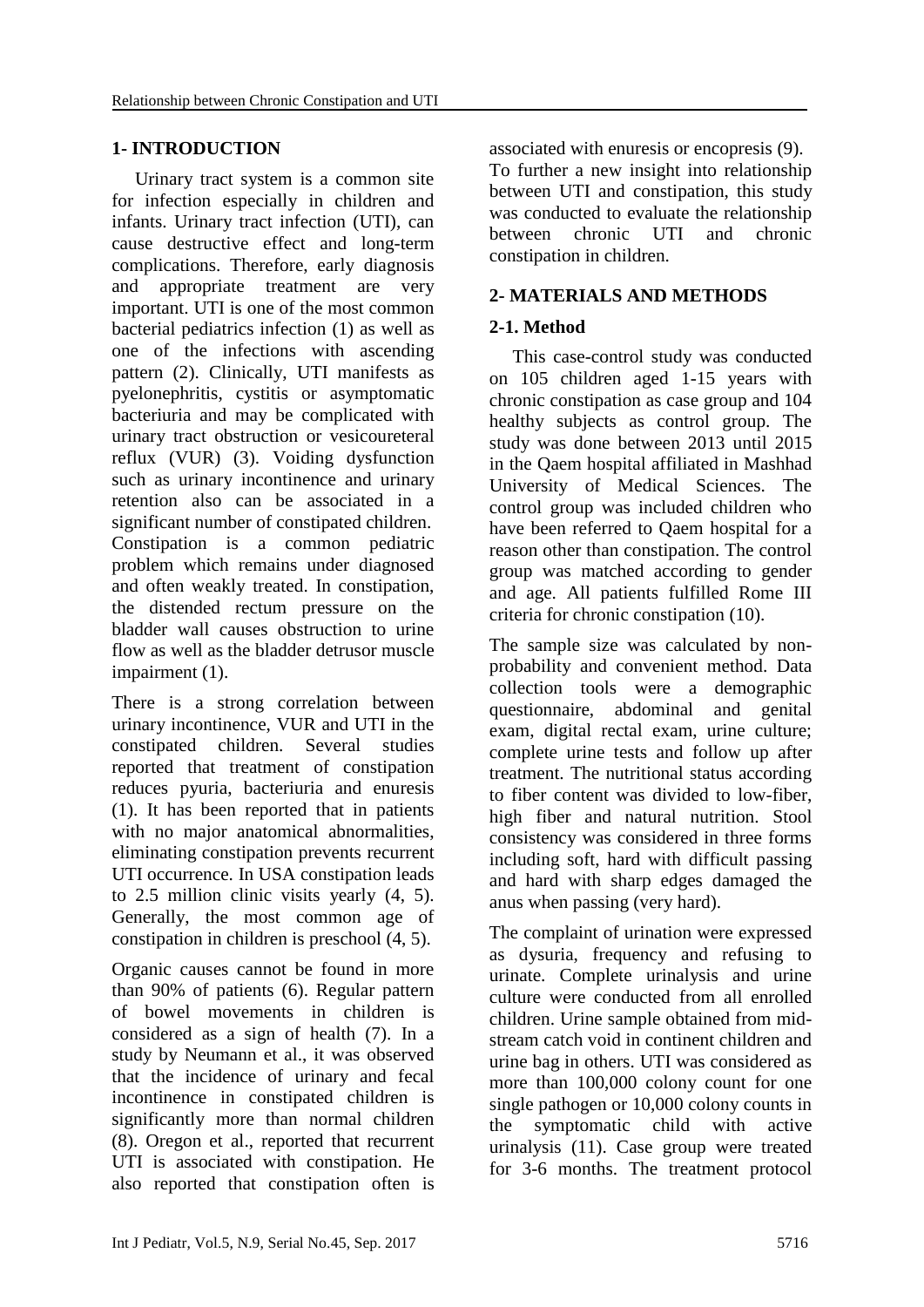includes special foods with high fiber content, lifestyle changes, child's family life style modification, increased physical activity, and pharmacotherapy. Pharmacotherapy was included paraffin oil and lactulose 1-3 cc/kg/day divided in 1-2 doses. Routine treatment protocol was continued and there was no additional intervention during study. Children with UTI were referred to nephrology clinic for treatment and follow-up. Kidneys and bladder ultrasound was requested for all patients. Children with symptomatic UTI were treated with appropriate antibiotics for 10-14 days.

Constipation treatment also was conducted concurrently. Urinalyses and urine cultures were repeated at the end of treatment and every 3 months thereafter. Voiding cystourethrogram (VCUG) was performed on selected cases as indicated 2-3 weeks after the treatment onset. When constipation subsided the pharmacotherapy ceased in patients with no anatomical abnormalities of the urinary tract. This study was approved by Mashhad University Research Board.

Inclusion criteria included the children who had at least 2 weeks with these followings: 1) functional constipation described as following symptoms: a) usually difficult defecation and stone like stool. b) Weekly or at least two time a week difficult defecation. c) Absence of anatomical disorder in gastrointestinal, endocrine and metabolic systems. 2) All the patients should have stool retention in digital rectum examination. Patients with anatomical urinary system abnormality were excluded.

### **2-2. Statistical analysis**

Statistical analysis was performed using SPSS windows program version 19.0 (SPSS Institute, Inc., Chicago, IL, USA). All experimental values are presented as Means  $+$  standard deviation  $(SD)$ . The Student's *t*-test was used for parametric data and chi-square analysis was used for categorical measures. Difference was considered to be significant if  $P < 0.05$ .

### **3- RESULTS**

 In the case group, 25 males (23.8%) and 80 females (76.2%) completed the study. The control group consisted of 27 males (26%) with 77 females (74%). The gender difference of the two groups was not statistically significant ( $P = 0.42$ ). The mean age of patients in the case group and in the control group was  $4.38 \pm 2.38$  and  $4.43\pm2.44$  years old, respectively (P = 0.93). The most prevalent manifestation for UTI was included fever, dysuria and frequency (57%), and then urinary incontinency (50%). Positive urinary culture with the standard sampling was seen in 14 (13.3 %) cases in the case group and 7 (6.7%) patients in the control group, respectively ( $P = 0.17$ ). Escherichia coli (E. coli) was the most common isolated organism constipated patients with UTI (100%). In the control group E. coli was isolated in 6 cases (85.7%), and Proteus was reported in one case (14.3%).

The prevalence of UTI was more in girls in contrast to boys in both groups, but the statistical difference was not significant  $(P= 0.23)$ . The history of UTI was seen in 78.5% of case group, while only 3 children experienced UTI for the first time in the case group. There was no any significant difference for nightly and daily urinary incontinence in both groups  $(P= 0.18)$ . Prevalence of UTI was 50% and 14% in 1- 5 and 10-15 years old group, respectively.

In present study kidney and urinary system ultrasound and VCUG was conducted for all patients with UTI. According to results 83.4% showed normal ultrasound and only 16.6% had abnormalities. Ten patients required VCUG procedure. Of these 7 (70%) had demonstrable vesicoureteral reflux. In addition to urinary markers, constipation parameters were also evaluated in both groups. The most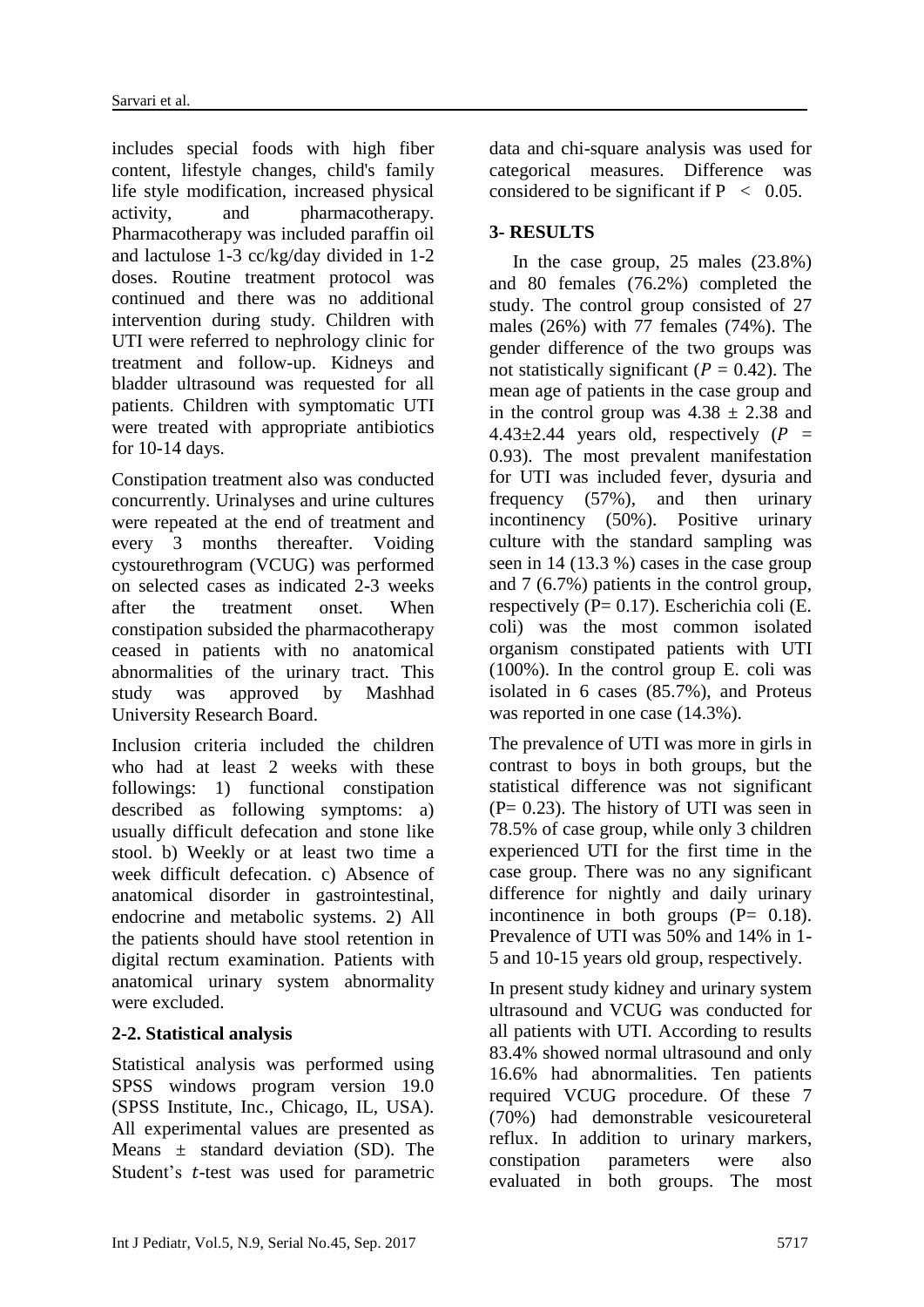common reason for constipation was type of diet as low fiber diet in both groups. Psychological problems and excessive consumption of cow milk were the other common factors for constipation respectively. Nutrition during infancy was evaluated in all patients. Results showed that only 36.4% in case group have been breastfed and the others fed with formula and cow milk, while in control group 76.5% have been breastfed.

Duration of constipation was at least one month and maximum 96 months in the case group. Encopresis was reported in 25.7% of 105 children with functional constipation. 82% of patients in case group had a history of previous medical treatment for constipation. The most common age for constipation was between 1 to 5 years old with the prevalence of 66% comparing to 3.5% in 10 -15 years old group. It was interesting that none of all children in case control had soft defecation. Genital examination showed 98.9 % normal result and just one case of hypospadias was seen. According to Digital Rectum Examination (DRE), 100% of children in case group had stool retention with a lot of hard stool in rectum. For more evaluation in 17 constipated patients with indication of contrast, imaging barium enema was done which 13 (76.5%) of them had abnormal result with megacolon and colon distention filed with a lot of fecal impaction.

Specific diet and constipation treatment was prescribed for case group. UTI was controlled after constipation treatment in 7 cases with no anatomical abnormalities (64%) and UTI recurrence was not observed during the next follow-up. In the remaining cases (36%), UTI remained unknown. As a result, the prevalence of UTI after treatment of constipation decreased to 3.8%. In most patients with UTI and chronic constipation  $(85.7\%)$ , consumption of foods low in fiber was associated with higher UTI incidence (**Table.1**).

| Group   | Low Fiber        | Normal           | High Fiber       | Total |
|---------|------------------|------------------|------------------|-------|
|         | Number (Percent) | Number (Percent) | Number (Percent) |       |
| Case    | 58(55.2)         | 46(43.8)         | 1(1)             | 105   |
| Control | 3(5.2)           | 55(94.8)         |                  | 58    |
| P-value | < 0.001          | > 0.05           | > 0.05           |       |

**Table-1**: Frequency of fiber contact of food at case and control groups

### **4- DISCUSSION**

 Functional constipation (FC) is a prominent and common health problem in children which can make many side effects. Rome criteria III is used for evaluating constipation [\(10\)](#page-5-9). FC in children has a high prevalence (0.7%-29%) in worldwide, both in developed and developing countries [\(6\)](#page-5-5). Constipated children were 6.8 times more likely to have Lower Urinary Tract Infection (LUTI) than those not constipated [\(1\)](#page-5-0). The

present study is consistent with the study published by Hoque et al. who also reported that UTI incidence in constipated children is higher than non-constipated showing impact of constipation on pediatrics UTI [\(11\)](#page-5-10). Children with more severe constipation may have more prominent urinary symptoms [\(1\)](#page-5-0). In the present study the prevalence of pediatrics UTI in case and control groups was 13.3% and 6.7%, respectively that are in agreement with other studies [\(8\)](#page-5-7). In a study by Loening-Baucke on 234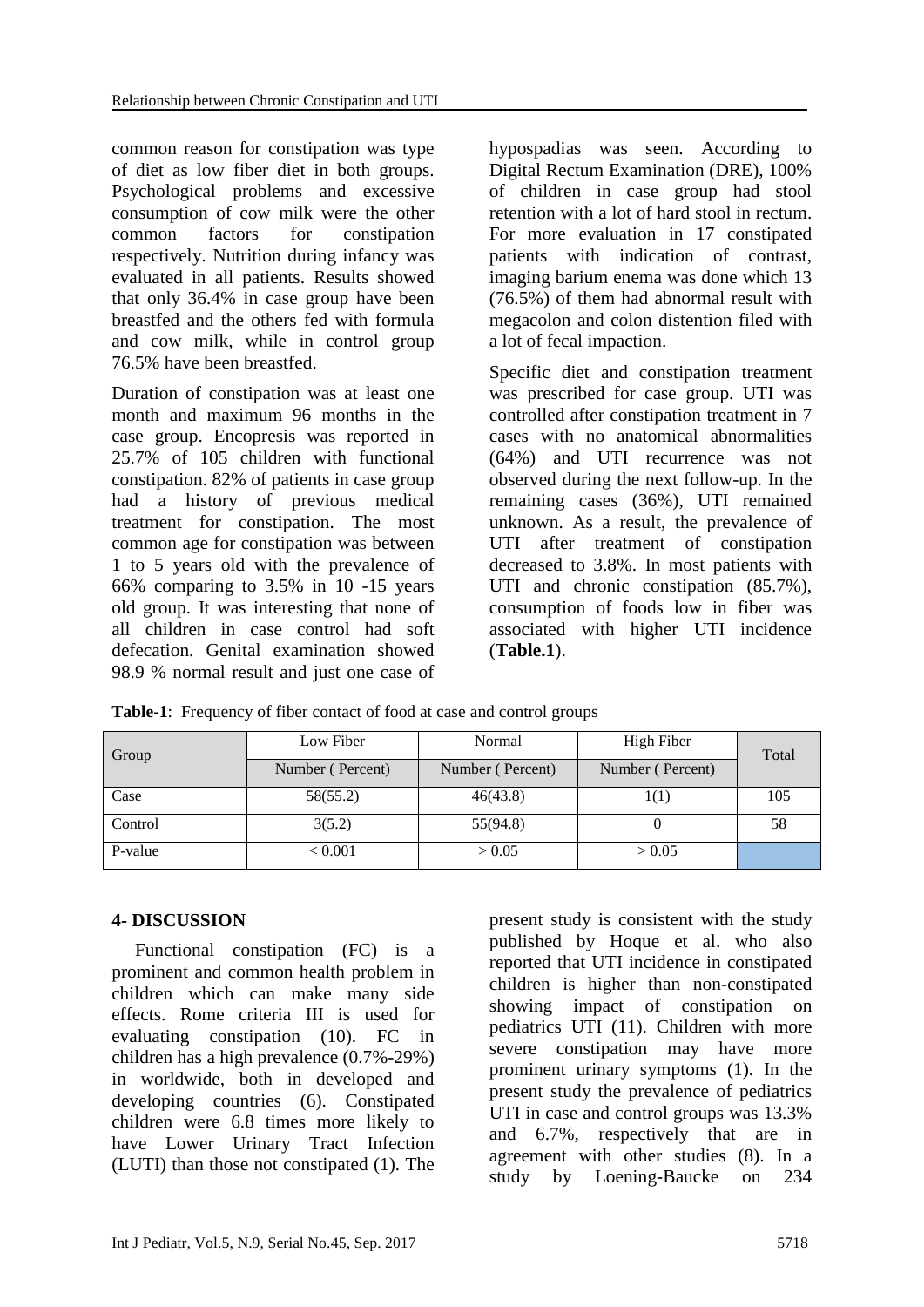constipated children, UTI incidence was reported about 11% [\(12\)](#page-6-0). In another study on 38 constipated patients aged 6-192 months and 31 children aged 4-180 months as control reported that the prevalence of UTI was 42% and 19%, respectively (P<0.05) [\(13\)](#page-6-1). Association between constipation and UTI was also reported in other studies [\(14,](#page-6-2) [15\)](#page-6-3). In our study the prevalence of UTI in constipated boys and girls was 14% and 12%, respectively. Whereas in the control group 9% of girls were constipated, but difference wasn't significant  $(P=0.23)$  indicating constipation is one of important risk factors of UTI regardless of gender. According to present study and in agreement with other studies the most common age of UTI related constipation in children is 1-5 and 5-10 years old, that are toilet training and school age. In the present study the most isolated organism in urinary culture was E-coli in both case and control group that are in agreement with other reports [\(1,](#page-5-0) [16\)](#page-6-4).

The infection presence in perineum and urethra due to fecal incontinence is another risk factor of UTI. In present study 87% of studied patients had a history of UTI. But in Leoning et al. study, the rate of recurrent UTI reported about 56% that are not in agreement with our study [\(12\)](#page-6-0). That difference may be due to poor treatment of constipation and UTI, inadequate followup and other predisposing factors for recurrent UTI. Biopsychosocial risk factors such as psychological stress, poor dietary habits, obesity and child maltreatment are commonly identified predisposing factors for functional constipation [\(2\)](#page-5-1). Our study also showed that the most common reason for constipation was type of diet as low fiber diet in both groups. Psychological problems and excess use of cow milk were the other common factors for constipation, respectively. According to [Sampaio](https://www.ncbi.nlm.nih.gov/pubmed/?term=Sampaio%20C%5BAuthor%5D&cauthor=true&cauthor_uid=27752507) et al. study, infrequent voiding and holding maneuvers are independent factors of urinary expressions in constipated children [\(1\)](#page-5-0). Our study revealed that the most prevalent manifestation for urinary tract infection (UTI) included fever, dysuria and frequency (57%) and then urinary incontinency (50%). [Sampaio](https://www.ncbi.nlm.nih.gov/pubmed/?term=Sampaio%20C%5BAuthor%5D&cauthor=true&cauthor_uid=27752507) et al. study showed that presence of enuresis was not associated with constipation [\(1\)](#page-5-0) as seemed in our study, there was not any significant difference between nightly and daily urinary incontinence and constipation in both groups  $(P=0.18)$ .

In a study by Kasigra et al., the urinary residues in 12% of constipated patients have been reported [\(13\)](#page-6-1). According to ultrasound results in this study, the prevalence of urinary residues in UTI patients was 37.5% that are in difference with other studies. Dohil et al. reported that urine residues and renal tract dilatation in constipated children is more than other peoples [\(17\)](#page-6-5). In an Iranian study nocturnal enuresis was found in a significant number of children who had chronic functional constipation, but UTI was not so common in the present study [\(18\)](#page-6-6). In contrast to our study, there is not any significant difference for nightly and daily urinary incontinence in both groups  $(P= 0.18)$ .

In the present study, the special diet and pharmacotherapy for constipation was performed for case group with no anatomical abnormalities in urinary tract. According to results UTI was controlled after treatment of constipation and UTI recurrence in subsequent follow-up was not observed. However, the improvement was not observed in 36% of patients with UTI. The prevalence of UTI after treatment of constipation decreased to %3.8. In Oregon report, 93% of studied patients with normal urinary system structure didn't show recurrent UTI [\(9\)](#page-5-8). The cause of difference in our study maybe due to differences in inappropriate treatment of constipation, poor working parents and patients in visit and follow-up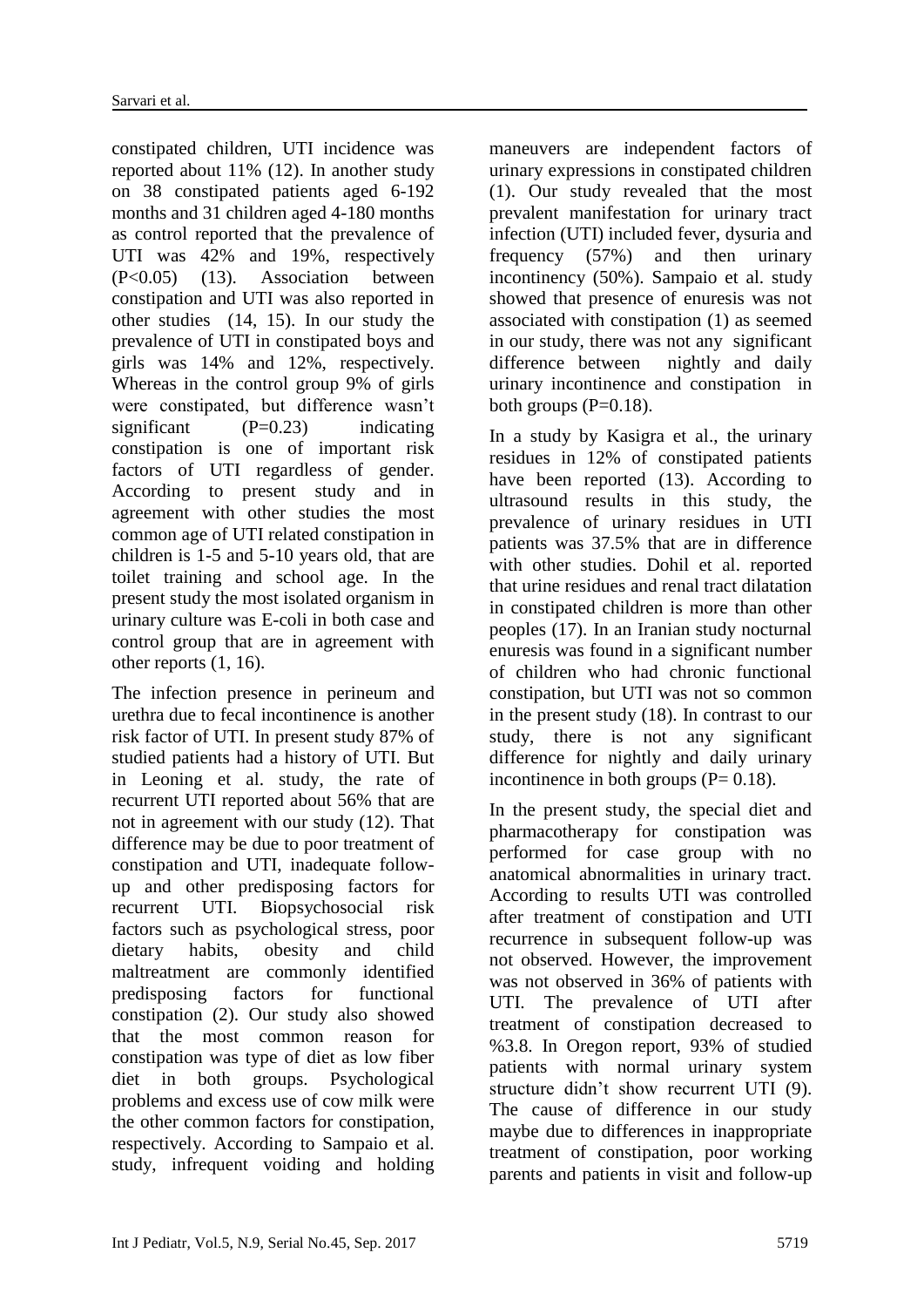treatment program, there are other risk factors, limited opportunity to study and racial and family conditions. According to the present study 85.7% of children with UTI had low diet fiber content indicating the diet fiber content involvement in constipation and subsequent UTI. According to results, there was a significant difference in infancy nutrition between case and control group; also 36.4% of case group had breastfeeding during infancy, while 76.5% of control group were breastfeeding indicating the probable role of breastfeeding on the incidence of constipation (P<0.001).

In this study, 68 constipated patients (65%) were improved after treatment and 38 patients (35%) were resistant to treatment that are in agreement with another studies [\(12\)](#page-6-0). The high percentage of improvement in our study can be related to racial, nutritional, environmental or treatment modalities.

# **4-1. Limitations of the study**

We could not evaluate all constipation related variables due to time and cost limitation.

# **5- CONCLUSION**

 In conclusion, it seems that there is an association between constipation and urinary tract complications such as UTI in children. According to present study, physicians should pay more attention the bowel habits in constipated children, and try to solve that if there is not normal.

# **6- CONFLICT OF INTEREST:** None.

# **7- ACKNOWLEDGMENT**

This work was supported by Vice Chancellor of Research of Mashhad University of Medical Sciences, Mashhad, Iran.

# **8- REFERENCES**

<span id="page-5-0"></span>1. Sampaio C, Sousa AS, Fraga LGA, Veiga ML, Netto JMB, Barroso Jr U. Constipation and lower urinary tract dysfunction in children and adolescents: a population-based study. Frontiers in pediatrics 2016;4:101.

<span id="page-5-1"></span>2. Rajindrajith S, Devanarayana NM, Perera BJC, Benninga MA. Childhood constipation as an emerging public health problem. World journal of gastroenterology 2016; 22(30):6864.

<span id="page-5-2"></span>3. Potts JM. Essential urology: a guide to clinical practice: Springer Science and Business Media; 2012.

<span id="page-5-3"></span>4. Sonnenberg A, Koch TR. Physician visits in the United States for constipation: 1958 to 1986. Digestive diseases and sciences 1989;34(4):606-11.

<span id="page-5-4"></span>5. Sandler RS, Jordan MC, Shelton BJ. Demographic and dietary determinants of constipation in the US population. American journal of public health. 1990;80(2):185-9.

<span id="page-5-5"></span>6. Whiting P, Westwood M, Watt I, Cooper J, Kleijnen J. Rapid tests and urine sampling techniques for the diagnosis of urinary tract infection (UTI) in children under five years: a systematic review. BMC pediatrics. 2005;5(1):4.

<span id="page-5-6"></span>7. Loening-Baucke V, Pashankar DS. A randomized, prospective, comparison study of polyethylene glycol 3350 without electrolytes and milk of magnesia for children with constipation and fecal incontinence. Pediatrics. 2006;118(2):528-35.

<span id="page-5-7"></span>8. Neumann P, Nogrady M. Constipation and urinary tract infection. Pediatrics 1973;52(2):241-5.

<span id="page-5-8"></span>9. O'Regan S, Yazbeck S, Schick E. Constipation, bladder instability, urinary tract infection syndrome. Clinical nephrology 1985;23(3):152-4.

<span id="page-5-9"></span>10. Xin HW, Fang XC, Zhu LM, Xu T, Fei GJ, Wang ZF, et al. Diagnosis of functional constipation: agreement between Rome III and Rome II criteria and evaluation for the practicality. Journal of digestive diseases 2014;15(6):314-20.

<span id="page-5-10"></span>11. Hoque SA, Islam MT, Ahmed F, Hanif M, Islam S, Matin M. Impact of Constipation in Children on Urinary Tract